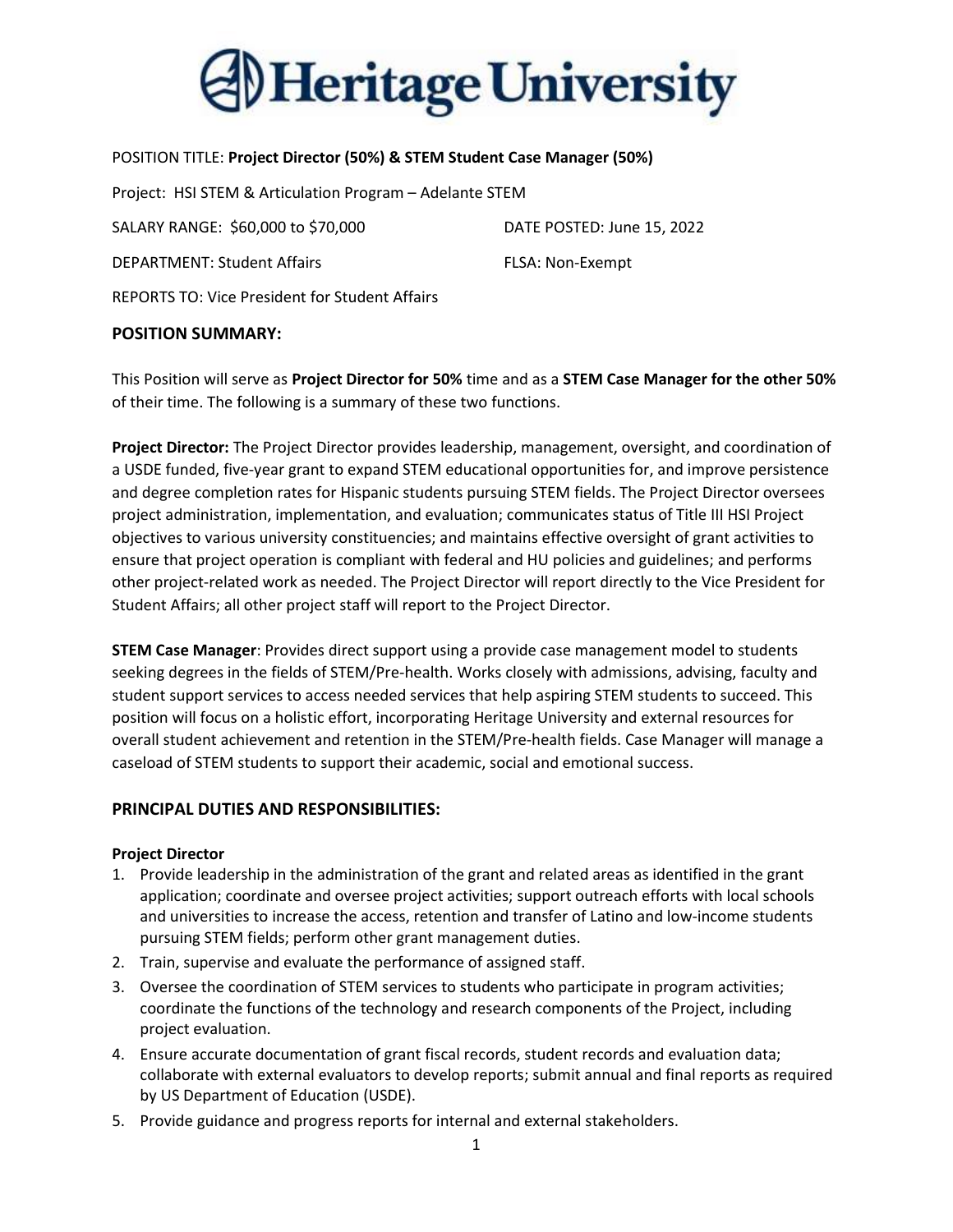- 6. Participate in the development of outreach materials, management, and participation forms for Project activities and events.
- 7. Plan, organize and implement long and short-term programs and activities designed to develop assigned programs and services.
- 8. Communicate with faculty, staff, students and external organizations to coordinate activities and programs.
- 9. Develop and prepare the budget for the Title III HSI Project; analyze and review budgetary and financial data; authorize expenditures in accordance with established limitations; coordinate with USDE and Business Services on fiscal, compliance and reporting of expenditures related to project goals and objectives.

# Stem Case Manager

- 1. Serve as an academic advisor and mentor for incoming freshman interested in STEM majors. Registers students for courses based on choice of STEM major, and other career goals.
- 2. Work with the Registrar and Faculty to develop STEM meta major academic plans.
- 3. Serve as a mentor, role model, retention specialist, career advisor, connecting students with Heritage academic and support services, such as tutoring, counseling, and social and mental health programs as necessary.
- 4. Draft correspondence, schedule regular meetings with students in groups and individually, monitor student progress and grades, develop intervention and support strategies as needed.
- 5. Create and maintain an assessment system working with the Program Director to support grant reporting, including data collection and analysis.
- 6. Travel and participate in STEM related student field trips, New Student Orientation, and other activities to support STEM students.
- 7. Assist students and faculty with researching experiential learning opportunities, graduate programs, scholarships, and other career opportunities in the STEM fields.
- 8. Willingness to learn in highly motivated and diverse team environment to provide assessment, planning, facilitation, care coordination, evaluation, and advocacy for options and services to meet the needs of students.

# KNOWLEDGE, SKILLS AND ABILITIES REQUIRED:

- 1. B.A. in Education and/or Administration and M.A. in Education or related field required.
- 2. Experience in program administration in higher education or school district required.
- 3. Experience with implementing grant projects and/or STEM experience preferred.
- 4. Ability to work collaboratively with university departments and target communities.
- 5. Supervisory experience with grant programs preferred.
- 6. Experience working with and understanding the needs of the target population required.
- 7. Demonstrated ability to write and speak clearly to various stakeholders required.
- 8. Exceptional ability to collaborate and communicate effectively with students, faculty, staff, and administration. Three (3) or more years working in schools and/or higher education.
- 9. Ability to multitask and organize to support students at different stages in their program and with different needs.
- 10. Must have experience with assessment, planning, facilitation, care coordination, evaluation, and advocacy for options and services to meet the needs of students.